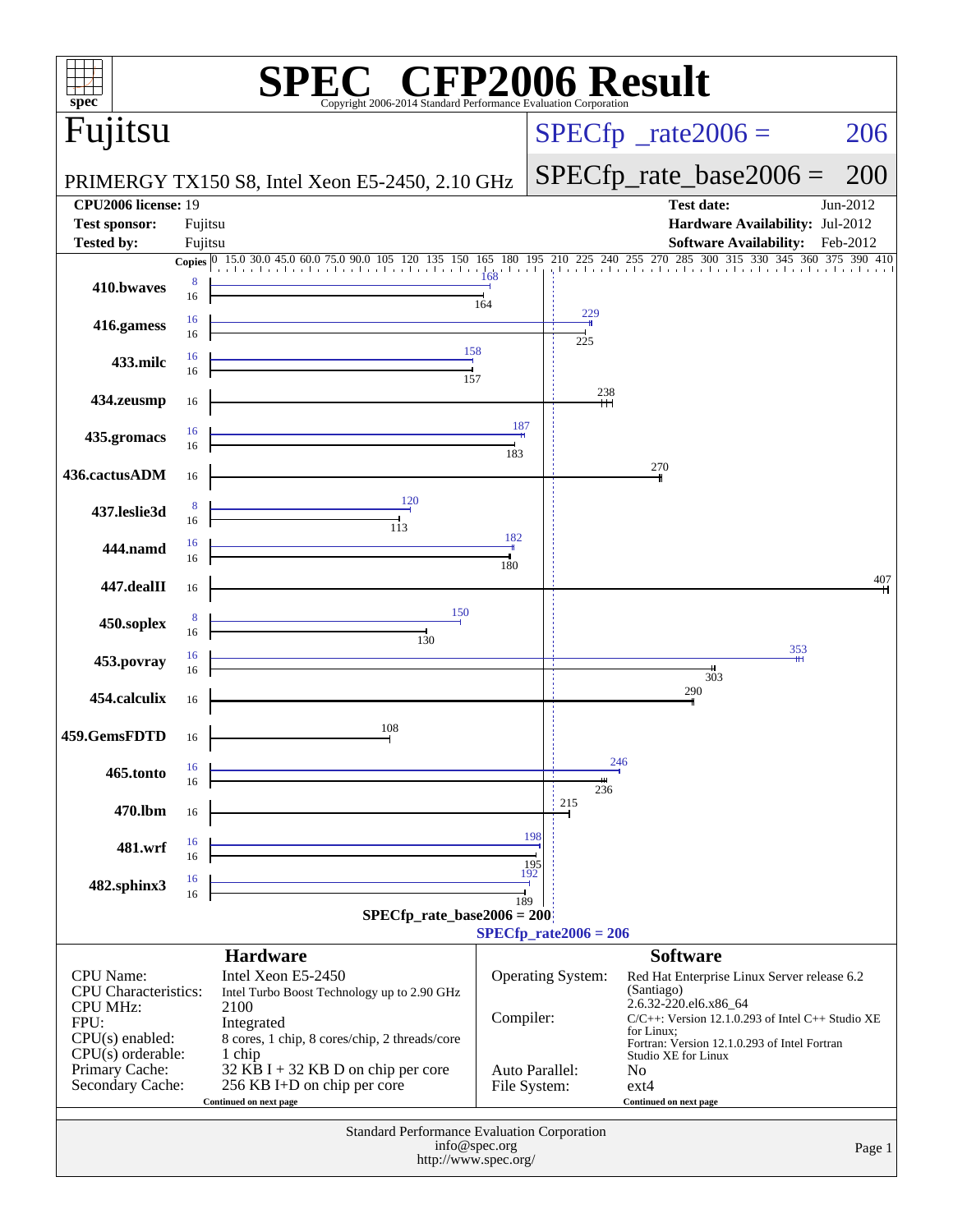

## Fujitsu

### $SPECTp_rate2006 = 206$

PRIMERGY TX150 S8, Intel Xeon E5-2450, 2.10 GHz

[SPECfp\\_rate\\_base2006 =](http://www.spec.org/auto/cpu2006/Docs/result-fields.html#SPECfpratebase2006) 200

#### **[CPU2006 license:](http://www.spec.org/auto/cpu2006/Docs/result-fields.html#CPU2006license)** 19 **[Test date:](http://www.spec.org/auto/cpu2006/Docs/result-fields.html#Testdate)** Jun-2012 **[Test sponsor:](http://www.spec.org/auto/cpu2006/Docs/result-fields.html#Testsponsor)** Fujitsu **[Hardware Availability:](http://www.spec.org/auto/cpu2006/Docs/result-fields.html#HardwareAvailability)** Jul-2012 **[Tested by:](http://www.spec.org/auto/cpu2006/Docs/result-fields.html#Testedby)** Fujitsu **[Software Availability:](http://www.spec.org/auto/cpu2006/Docs/result-fields.html#SoftwareAvailability)** Feb-2012 [L3 Cache:](http://www.spec.org/auto/cpu2006/Docs/result-fields.html#L3Cache) 20 MB I+D on chip per chip<br>Other Cache: None [Other Cache:](http://www.spec.org/auto/cpu2006/Docs/result-fields.html#OtherCache) [Memory:](http://www.spec.org/auto/cpu2006/Docs/result-fields.html#Memory) 48 GB (6 x 8 GB 2Rx4 PC3L-12800R-11, ECC) [Disk Subsystem:](http://www.spec.org/auto/cpu2006/Docs/result-fields.html#DiskSubsystem) 1 x SATA, 500 GB, 7200 RPM [Other Hardware:](http://www.spec.org/auto/cpu2006/Docs/result-fields.html#OtherHardware) None [System State:](http://www.spec.org/auto/cpu2006/Docs/result-fields.html#SystemState) Run level 3 (multi-user)<br>Base Pointers: 32/64-bit [Base Pointers:](http://www.spec.org/auto/cpu2006/Docs/result-fields.html#BasePointers) [Peak Pointers:](http://www.spec.org/auto/cpu2006/Docs/result-fields.html#PeakPointers) 32/64-bit [Other Software:](http://www.spec.org/auto/cpu2006/Docs/result-fields.html#OtherSoftware) None

|                   |               |                                                                                                          |            |                |                  | <b>Results Table</b> |                 |               |                |              |                |              |                |              |
|-------------------|---------------|----------------------------------------------------------------------------------------------------------|------------|----------------|------------------|----------------------|-----------------|---------------|----------------|--------------|----------------|--------------|----------------|--------------|
|                   | <b>Base</b>   |                                                                                                          |            |                |                  |                      |                 | <b>Peak</b>   |                |              |                |              |                |              |
| <b>Benchmark</b>  | <b>Copies</b> | <b>Seconds</b>                                                                                           | Ratio      | <b>Seconds</b> | Ratio            | <b>Seconds</b>       | Ratio           | <b>Copies</b> | <b>Seconds</b> | <b>Ratio</b> | <b>Seconds</b> | <b>Ratio</b> | <b>Seconds</b> | <b>Ratio</b> |
| 410.bwayes        | 16            | 1324                                                                                                     | 164        | 1326           | <b>164</b>       | 1327                 | 164             | 8             | 648            | 168          | 648            | 168          | 648            | 168          |
| $416$ .gamess     | 16            | 1391                                                                                                     | 225        | 1392           | 225              | 1392                 | 225             | 16            | 1376           | 228          | 1366           | 229          | 1371           | 229          |
| $433$ .milc       | 16            | 933                                                                                                      | 157        | 933            | 157              | 934                  | 157             | 16            | 932            | 158          | 932            | 158          | 932            | 158          |
| $434$ . zeusmp    | 16            | 619                                                                                                      | 235        | 603            | 242              | 612                  | 238             | 16            | 619            | 235          | 603            | 242          | 612            | 238          |
| 435.gromacs       | 16            | 625                                                                                                      | 183        | 625            | 183              | 625                  | 183             | 16            | 612            | 187          | 605            | 189          | 612            | 187          |
| 436.cactusADM     | 16            | 709                                                                                                      | 270        | 708            | 270              | 705                  | 271             | 16            | 709            | 270          | 708            | 270          | 705            | 271          |
| 437.leslie3d      | 16            | 1326                                                                                                     | <b>113</b> | 1327           | 113              | 1325                 | 113             | 8             | 627            | 120          | 627            | <b>120</b>   | 626            | 120          |
| 444.namd          | 16            | 714                                                                                                      | 180        | 712            | 180              | 716                  | <b>179</b>      | 16            | 705            | 182          | 708            | 181          | 704            | 182          |
| $447$ .dealII     | 16            | 453                                                                                                      | 404        | 450            | 407              | 450                  | 407             | 16            | 453            | 404          | 450            | 407          | 450            | 407          |
| $450$ .soplex     | 16            | 1031                                                                                                     | 129        | 1030           | <b>130</b>       | 1028                 | 130             | 8             | 444            | 150          | 444            | 150          | 445            | 150          |
| $453$ .povray     | 16            | 283                                                                                                      | 301        | 281            | 303              | 281                  | <b>303</b>      | 16            | 241            | 353          | 242            | 352          | 239            | 356          |
| 454.calculix      | 16            | 456                                                                                                      | 289        | 455            | 290              | 454                  | 291             | 16            | 456            | 289          | 455            | 290          | 454            | 291          |
| 459.GemsFDTD      | 16            | 1574                                                                                                     | 108        | 1573           | 108              | 1574                 | 10 <sub>8</sub> | 16            | 1574           | 108          | 1573           | 108          | 1574           | 108          |
| 465.tonto         | 16            | 666                                                                                                      | 236        | 661            | 238l             | 670                  | 235             | 16            | 640            | 246          | 641            | 246          | 641            | 245          |
| 470.1bm           | 16            | 1019                                                                                                     | 216        | 1020           | 215              | 1021                 | 215             | 16            | 1019           | 216          | 1020           | 215          | 1021           | 215          |
| 481.wrf           | 16            | 914                                                                                                      | 195        | 915            | 195 <sup>I</sup> | 913                  | 196             | 16            | 903            | 198          | 904            | 198          | 904            | <b>198</b>   |
| $482$ .sphinx $3$ | 16            | 1650                                                                                                     | 189        | 1653           | 189              | 1653                 | <b>189</b>      | 16            | 1627           | 192          | 1628           | 192          | 1626           | 192          |
|                   |               | Results appear in the order in which they were run. Bold underlined text indicates a median measurement. |            |                |                  |                      |                 |               |                |              |                |              |                |              |

#### **[Submit Notes](http://www.spec.org/auto/cpu2006/Docs/result-fields.html#SubmitNotes)**

 The numactl mechanism was used to bind copies to processors. The config file option 'submit' was used to generate numactl commands to bind each copy to a specific processor. For details, please see the config file.

### **[Operating System Notes](http://www.spec.org/auto/cpu2006/Docs/result-fields.html#OperatingSystemNotes)**

 Stack size set to unlimited using "ulimit -s unlimited" Transparent Huge Pages enabled with: echo always > /sys/kernel/mm/redhat\_transparent\_hugepage/enabled runspec command invoked through numactl i.e.: numactl --interleave=all runspec <etc>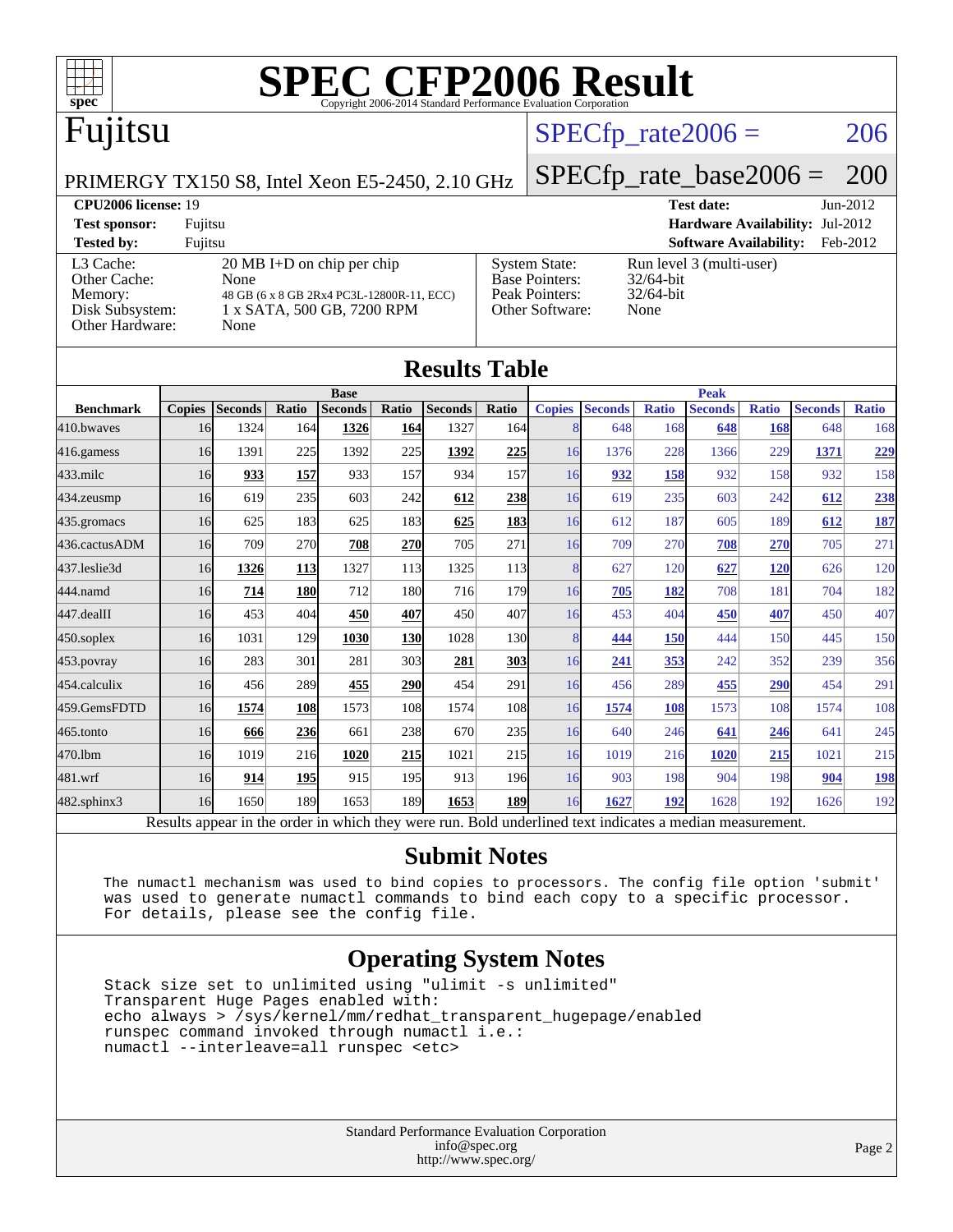

## Fujitsu

 $SPECTp_rate2006 = 206$ 

PRIMERGY TX150 S8, Intel Xeon E5-2450, 2.10 GHz

#### **[CPU2006 license:](http://www.spec.org/auto/cpu2006/Docs/result-fields.html#CPU2006license)** 19 **[Test date:](http://www.spec.org/auto/cpu2006/Docs/result-fields.html#Testdate)** Jun-2012

[SPECfp\\_rate\\_base2006 =](http://www.spec.org/auto/cpu2006/Docs/result-fields.html#SPECfpratebase2006) 200

**[Test sponsor:](http://www.spec.org/auto/cpu2006/Docs/result-fields.html#Testsponsor)** Fujitsu **[Hardware Availability:](http://www.spec.org/auto/cpu2006/Docs/result-fields.html#HardwareAvailability)** Jul-2012 **[Tested by:](http://www.spec.org/auto/cpu2006/Docs/result-fields.html#Testedby)** Fujitsu **[Software Availability:](http://www.spec.org/auto/cpu2006/Docs/result-fields.html#SoftwareAvailability)** Feb-2012

#### **[General Notes](http://www.spec.org/auto/cpu2006/Docs/result-fields.html#GeneralNotes)**

Environment variables set by runspec before the start of the run: LD\_LIBRARY\_PATH = "/SPECcpu2006/libs/32:/SPECcpu2006/libs/64"

 Binaries compiled on a system with 2x E5-2650 CPU + 96 GB memory using RHEL6.2 For information about Fujitsu please visit: <http://www.fujitsu.com>

**[Base Compiler Invocation](http://www.spec.org/auto/cpu2006/Docs/result-fields.html#BaseCompilerInvocation)**

[C benchmarks](http://www.spec.org/auto/cpu2006/Docs/result-fields.html#Cbenchmarks):  $\text{icc}$   $-\text{m64}$ 

[C++ benchmarks:](http://www.spec.org/auto/cpu2006/Docs/result-fields.html#CXXbenchmarks) [icpc -m64](http://www.spec.org/cpu2006/results/res2012q3/cpu2006-20120810-24095.flags.html#user_CXXbase_intel_icpc_64bit_bedb90c1146cab66620883ef4f41a67e)

[Fortran benchmarks](http://www.spec.org/auto/cpu2006/Docs/result-fields.html#Fortranbenchmarks): [ifort -m64](http://www.spec.org/cpu2006/results/res2012q3/cpu2006-20120810-24095.flags.html#user_FCbase_intel_ifort_64bit_ee9d0fb25645d0210d97eb0527dcc06e)

[Benchmarks using both Fortran and C](http://www.spec.org/auto/cpu2006/Docs/result-fields.html#BenchmarksusingbothFortranandC):<br>icc -m64 ifort -m64  $-m64$  ifort  $-m64$ 

### **[Base Portability Flags](http://www.spec.org/auto/cpu2006/Docs/result-fields.html#BasePortabilityFlags)**

| 410.bwaves: -DSPEC CPU LP64                  |                                                                |
|----------------------------------------------|----------------------------------------------------------------|
| 416.gamess: -DSPEC_CPU_LP64                  |                                                                |
| 433.milc: -DSPEC CPU LP64                    |                                                                |
| 434.zeusmp: - DSPEC CPU LP64                 |                                                                |
| 435.gromacs: -DSPEC_CPU_LP64 -nofor_main     |                                                                |
| 436.cactusADM: - DSPEC CPU LP64 - nofor main |                                                                |
| 437.leslie3d: -DSPEC CPU LP64                |                                                                |
| 444.namd: -DSPEC CPU LP64                    |                                                                |
| 447.dealII: -DSPEC CPU LP64                  |                                                                |
| 450.soplex: -DSPEC_CPU_LP64                  |                                                                |
| 453.povray: -DSPEC_CPU_LP64                  |                                                                |
| 454.calculix: - DSPEC CPU LP64 - nofor main  |                                                                |
| 459.GemsFDTD: - DSPEC_CPU LP64               |                                                                |
| 465.tonto: - DSPEC CPU LP64                  |                                                                |
| 470.1bm: - DSPEC CPU LP64                    |                                                                |
|                                              | 481.wrf: -DSPEC_CPU_LP64 -DSPEC_CPU_CASE_FLAG -DSPEC_CPU_LINUX |
| 482.sphinx3: -DSPEC_CPU_LP64                 |                                                                |
|                                              |                                                                |

### **[Base Optimization Flags](http://www.spec.org/auto/cpu2006/Docs/result-fields.html#BaseOptimizationFlags)**

[C benchmarks](http://www.spec.org/auto/cpu2006/Docs/result-fields.html#Cbenchmarks):

[-xAVX](http://www.spec.org/cpu2006/results/res2012q3/cpu2006-20120810-24095.flags.html#user_CCbase_f-xAVX) [-ipo](http://www.spec.org/cpu2006/results/res2012q3/cpu2006-20120810-24095.flags.html#user_CCbase_f-ipo) [-O3](http://www.spec.org/cpu2006/results/res2012q3/cpu2006-20120810-24095.flags.html#user_CCbase_f-O3) [-no-prec-div](http://www.spec.org/cpu2006/results/res2012q3/cpu2006-20120810-24095.flags.html#user_CCbase_f-no-prec-div) [-static](http://www.spec.org/cpu2006/results/res2012q3/cpu2006-20120810-24095.flags.html#user_CCbase_f-static) [-opt-prefetch](http://www.spec.org/cpu2006/results/res2012q3/cpu2006-20120810-24095.flags.html#user_CCbase_f-opt-prefetch) [-auto-p32](http://www.spec.org/cpu2006/results/res2012q3/cpu2006-20120810-24095.flags.html#user_CCbase_f-auto-p32) [-ansi-alias](http://www.spec.org/cpu2006/results/res2012q3/cpu2006-20120810-24095.flags.html#user_CCbase_f-ansi-alias) [-opt-mem-layout-trans=3](http://www.spec.org/cpu2006/results/res2012q3/cpu2006-20120810-24095.flags.html#user_CCbase_f-opt-mem-layout-trans_a7b82ad4bd7abf52556d4961a2ae94d5)

Continued on next page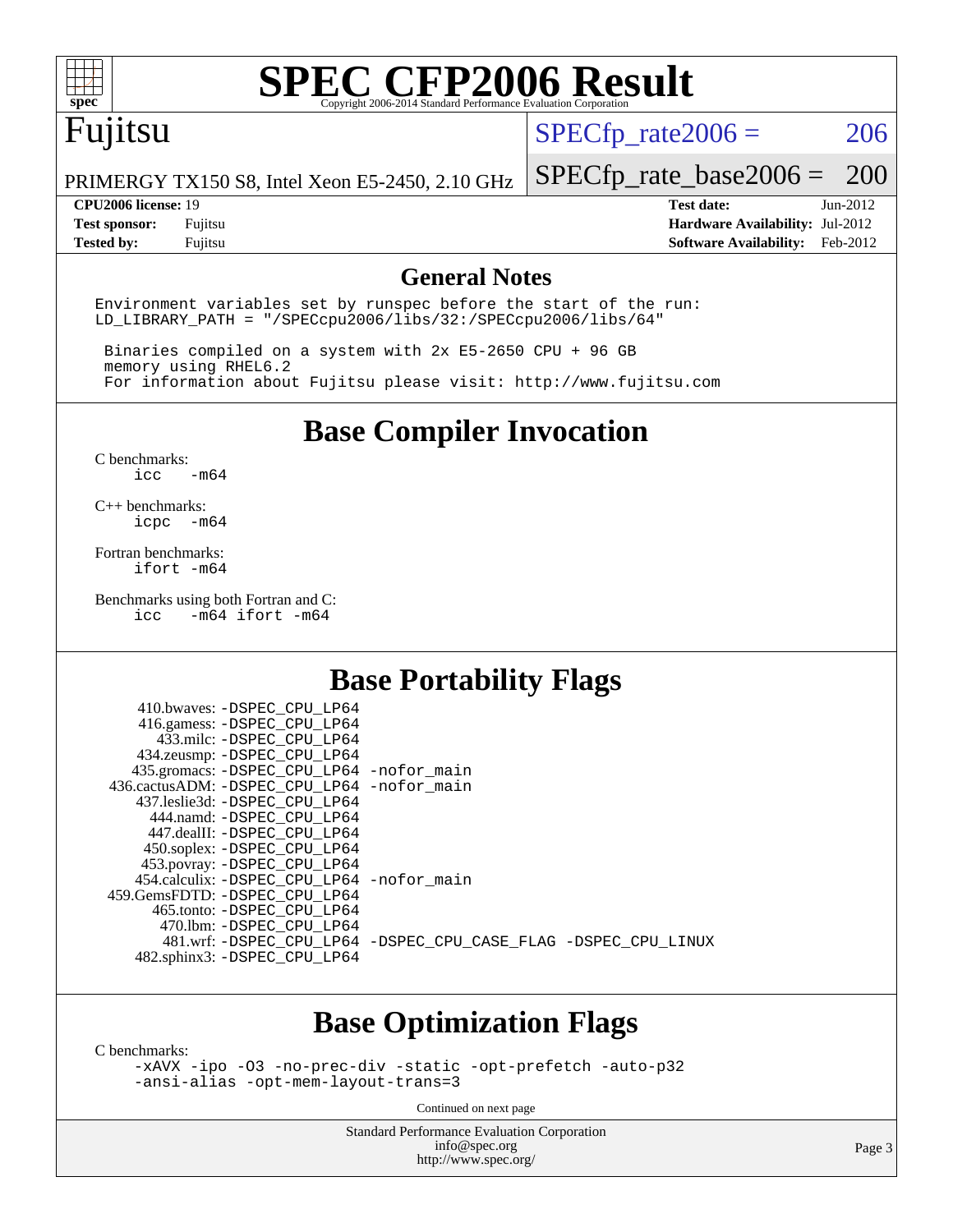Fujitsu

 $SPECTp\_rate2006 = 206$ 

[SPECfp\\_rate\\_base2006 =](http://www.spec.org/auto/cpu2006/Docs/result-fields.html#SPECfpratebase2006) 200

PRIMERGY TX150 S8, Intel Xeon E5-2450, 2.10 GHz

**[CPU2006 license:](http://www.spec.org/auto/cpu2006/Docs/result-fields.html#CPU2006license)** 19 **[Test date:](http://www.spec.org/auto/cpu2006/Docs/result-fields.html#Testdate)** Jun-2012 **[Test sponsor:](http://www.spec.org/auto/cpu2006/Docs/result-fields.html#Testsponsor)** Fujitsu **[Hardware Availability:](http://www.spec.org/auto/cpu2006/Docs/result-fields.html#HardwareAvailability)** Jul-2012 **[Tested by:](http://www.spec.org/auto/cpu2006/Docs/result-fields.html#Testedby)** Fujitsu **[Software Availability:](http://www.spec.org/auto/cpu2006/Docs/result-fields.html#SoftwareAvailability)** Feb-2012

### **[Base Optimization Flags \(Continued\)](http://www.spec.org/auto/cpu2006/Docs/result-fields.html#BaseOptimizationFlags)**

[C++ benchmarks:](http://www.spec.org/auto/cpu2006/Docs/result-fields.html#CXXbenchmarks) [-xAVX](http://www.spec.org/cpu2006/results/res2012q3/cpu2006-20120810-24095.flags.html#user_CXXbase_f-xAVX) [-ipo](http://www.spec.org/cpu2006/results/res2012q3/cpu2006-20120810-24095.flags.html#user_CXXbase_f-ipo) [-O3](http://www.spec.org/cpu2006/results/res2012q3/cpu2006-20120810-24095.flags.html#user_CXXbase_f-O3) [-no-prec-div](http://www.spec.org/cpu2006/results/res2012q3/cpu2006-20120810-24095.flags.html#user_CXXbase_f-no-prec-div) [-static](http://www.spec.org/cpu2006/results/res2012q3/cpu2006-20120810-24095.flags.html#user_CXXbase_f-static) [-opt-prefetch](http://www.spec.org/cpu2006/results/res2012q3/cpu2006-20120810-24095.flags.html#user_CXXbase_f-opt-prefetch) [-auto-p32](http://www.spec.org/cpu2006/results/res2012q3/cpu2006-20120810-24095.flags.html#user_CXXbase_f-auto-p32) [-ansi-alias](http://www.spec.org/cpu2006/results/res2012q3/cpu2006-20120810-24095.flags.html#user_CXXbase_f-ansi-alias) [-opt-mem-layout-trans=3](http://www.spec.org/cpu2006/results/res2012q3/cpu2006-20120810-24095.flags.html#user_CXXbase_f-opt-mem-layout-trans_a7b82ad4bd7abf52556d4961a2ae94d5) [Fortran benchmarks](http://www.spec.org/auto/cpu2006/Docs/result-fields.html#Fortranbenchmarks):

[-xAVX](http://www.spec.org/cpu2006/results/res2012q3/cpu2006-20120810-24095.flags.html#user_FCbase_f-xAVX) [-ipo](http://www.spec.org/cpu2006/results/res2012q3/cpu2006-20120810-24095.flags.html#user_FCbase_f-ipo) [-O3](http://www.spec.org/cpu2006/results/res2012q3/cpu2006-20120810-24095.flags.html#user_FCbase_f-O3) [-no-prec-div](http://www.spec.org/cpu2006/results/res2012q3/cpu2006-20120810-24095.flags.html#user_FCbase_f-no-prec-div) [-static](http://www.spec.org/cpu2006/results/res2012q3/cpu2006-20120810-24095.flags.html#user_FCbase_f-static) [-opt-prefetch](http://www.spec.org/cpu2006/results/res2012q3/cpu2006-20120810-24095.flags.html#user_FCbase_f-opt-prefetch)

[Benchmarks using both Fortran and C](http://www.spec.org/auto/cpu2006/Docs/result-fields.html#BenchmarksusingbothFortranandC):

[-xAVX](http://www.spec.org/cpu2006/results/res2012q3/cpu2006-20120810-24095.flags.html#user_CC_FCbase_f-xAVX) [-ipo](http://www.spec.org/cpu2006/results/res2012q3/cpu2006-20120810-24095.flags.html#user_CC_FCbase_f-ipo) [-O3](http://www.spec.org/cpu2006/results/res2012q3/cpu2006-20120810-24095.flags.html#user_CC_FCbase_f-O3) [-no-prec-div](http://www.spec.org/cpu2006/results/res2012q3/cpu2006-20120810-24095.flags.html#user_CC_FCbase_f-no-prec-div) [-static](http://www.spec.org/cpu2006/results/res2012q3/cpu2006-20120810-24095.flags.html#user_CC_FCbase_f-static) [-opt-prefetch](http://www.spec.org/cpu2006/results/res2012q3/cpu2006-20120810-24095.flags.html#user_CC_FCbase_f-opt-prefetch) [-auto-p32](http://www.spec.org/cpu2006/results/res2012q3/cpu2006-20120810-24095.flags.html#user_CC_FCbase_f-auto-p32) [-ansi-alias](http://www.spec.org/cpu2006/results/res2012q3/cpu2006-20120810-24095.flags.html#user_CC_FCbase_f-ansi-alias) [-opt-mem-layout-trans=3](http://www.spec.org/cpu2006/results/res2012q3/cpu2006-20120810-24095.flags.html#user_CC_FCbase_f-opt-mem-layout-trans_a7b82ad4bd7abf52556d4961a2ae94d5)

### **[Peak Compiler Invocation](http://www.spec.org/auto/cpu2006/Docs/result-fields.html#PeakCompilerInvocation)**

[C benchmarks \(except as noted below\)](http://www.spec.org/auto/cpu2006/Docs/result-fields.html#Cbenchmarksexceptasnotedbelow): icc  $-m6\overline{4}$ 

482.sphinx3: [icc -m32](http://www.spec.org/cpu2006/results/res2012q3/cpu2006-20120810-24095.flags.html#user_peakCCLD482_sphinx3_intel_icc_a6a621f8d50482236b970c6ac5f55f93)

[C++ benchmarks \(except as noted below\):](http://www.spec.org/auto/cpu2006/Docs/result-fields.html#CXXbenchmarksexceptasnotedbelow) [icpc -m64](http://www.spec.org/cpu2006/results/res2012q3/cpu2006-20120810-24095.flags.html#user_CXXpeak_intel_icpc_64bit_bedb90c1146cab66620883ef4f41a67e)

450.soplex: [icpc -m32](http://www.spec.org/cpu2006/results/res2012q3/cpu2006-20120810-24095.flags.html#user_peakCXXLD450_soplex_intel_icpc_4e5a5ef1a53fd332b3c49e69c3330699)

[Fortran benchmarks](http://www.spec.org/auto/cpu2006/Docs/result-fields.html#Fortranbenchmarks): [ifort -m64](http://www.spec.org/cpu2006/results/res2012q3/cpu2006-20120810-24095.flags.html#user_FCpeak_intel_ifort_64bit_ee9d0fb25645d0210d97eb0527dcc06e)

[Benchmarks using both Fortran and C](http://www.spec.org/auto/cpu2006/Docs/result-fields.html#BenchmarksusingbothFortranandC): [icc -m64](http://www.spec.org/cpu2006/results/res2012q3/cpu2006-20120810-24095.flags.html#user_CC_FCpeak_intel_icc_64bit_0b7121f5ab7cfabee23d88897260401c) [ifort -m64](http://www.spec.org/cpu2006/results/res2012q3/cpu2006-20120810-24095.flags.html#user_CC_FCpeak_intel_ifort_64bit_ee9d0fb25645d0210d97eb0527dcc06e)

### **[Peak Portability Flags](http://www.spec.org/auto/cpu2006/Docs/result-fields.html#PeakPortabilityFlags)**

| 410.bwaves: - DSPEC_CPU_LP64<br>416.gamess: -DSPEC_CPU_LP64 |  |
|-------------------------------------------------------------|--|
| 433.milc: -DSPEC CPU LP64                                   |  |
| 434.zeusmp: -DSPEC_CPU_LP64                                 |  |
| 435.gromacs: -DSPEC_CPU_LP64 -nofor_main                    |  |
| 436.cactusADM: -DSPEC CPU LP64 -nofor main                  |  |
| 437.leslie3d: -DSPEC CPU LP64                               |  |
| 444.namd: - DSPEC CPU LP64                                  |  |
| 447.dealII: -DSPEC CPU LP64                                 |  |
| 453.povray: -DSPEC_CPU_LP64                                 |  |
| 454.calculix: -DSPEC_CPU_LP64 -nofor_main                   |  |
| 459. GemsFDTD: - DSPEC CPU LP64                             |  |
| 465.tonto: -DSPEC_CPU LP64                                  |  |
| 470.1bm: - DSPEC CPU LP64                                   |  |

Continued on next page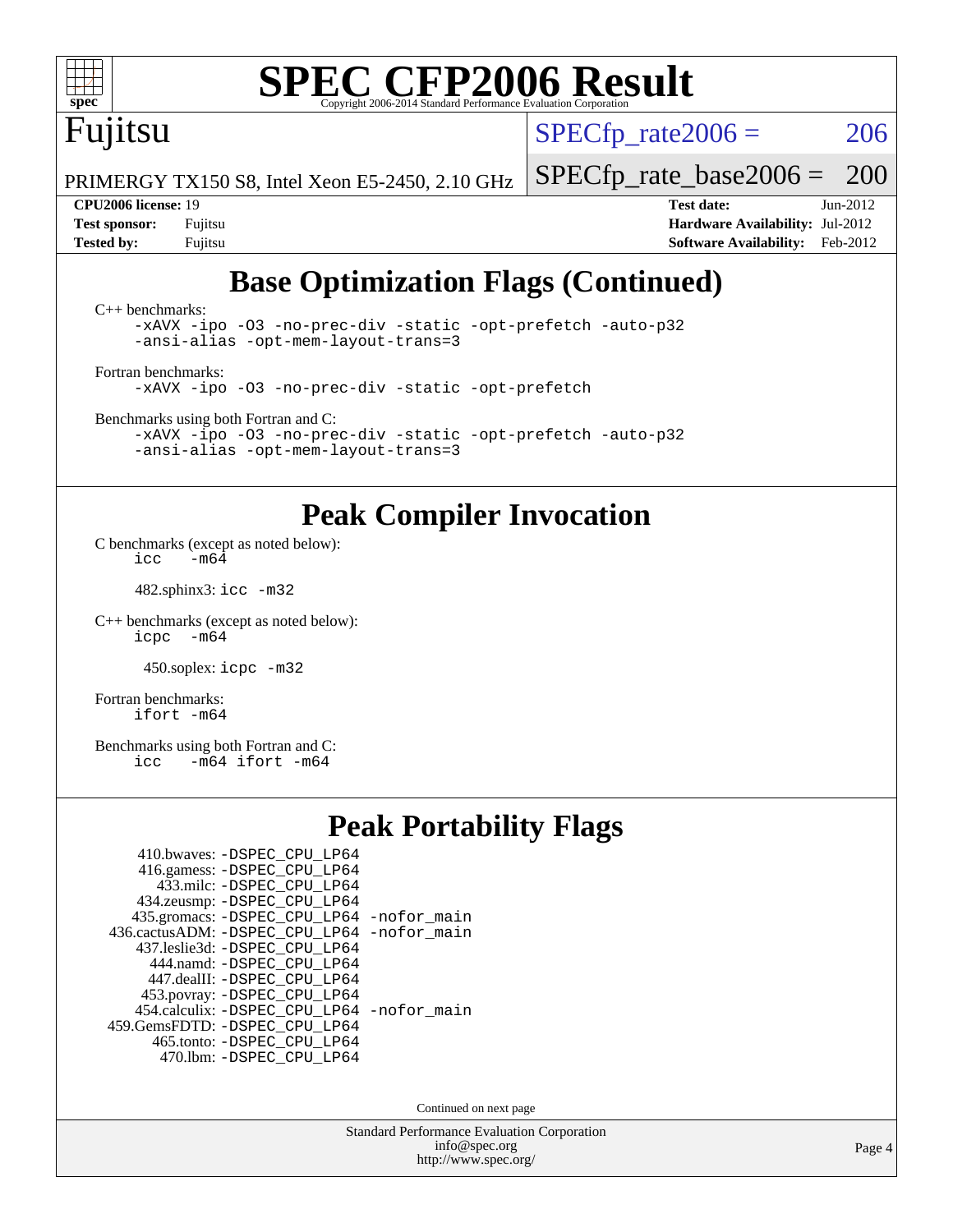

 $SPECTp\_rate2006 = 206$ 

[SPECfp\\_rate\\_base2006 =](http://www.spec.org/auto/cpu2006/Docs/result-fields.html#SPECfpratebase2006) 200

PRIMERGY TX150 S8, Intel Xeon E5-2450, 2.10 GHz

Fujitsu

**[CPU2006 license:](http://www.spec.org/auto/cpu2006/Docs/result-fields.html#CPU2006license)** 19 **[Test date:](http://www.spec.org/auto/cpu2006/Docs/result-fields.html#Testdate)** Jun-2012 **[Test sponsor:](http://www.spec.org/auto/cpu2006/Docs/result-fields.html#Testsponsor)** Fujitsu **[Hardware Availability:](http://www.spec.org/auto/cpu2006/Docs/result-fields.html#HardwareAvailability)** Jul-2012 **[Tested by:](http://www.spec.org/auto/cpu2006/Docs/result-fields.html#Testedby)** Fujitsu **Fugital Example 2012 [Software Availability:](http://www.spec.org/auto/cpu2006/Docs/result-fields.html#SoftwareAvailability)** Feb-2012

### **[Peak Portability Flags \(Continued\)](http://www.spec.org/auto/cpu2006/Docs/result-fields.html#PeakPortabilityFlags)**

481.wrf: [-DSPEC\\_CPU\\_LP64](http://www.spec.org/cpu2006/results/res2012q3/cpu2006-20120810-24095.flags.html#suite_peakPORTABILITY481_wrf_DSPEC_CPU_LP64) [-DSPEC\\_CPU\\_CASE\\_FLAG](http://www.spec.org/cpu2006/results/res2012q3/cpu2006-20120810-24095.flags.html#b481.wrf_peakCPORTABILITY_DSPEC_CPU_CASE_FLAG) [-DSPEC\\_CPU\\_LINUX](http://www.spec.org/cpu2006/results/res2012q3/cpu2006-20120810-24095.flags.html#b481.wrf_peakCPORTABILITY_DSPEC_CPU_LINUX)

### **[Peak Optimization Flags](http://www.spec.org/auto/cpu2006/Docs/result-fields.html#PeakOptimizationFlags)**

[info@spec.org](mailto:info@spec.org) <http://www.spec.org/>

Standard Performance Evaluation Corporation [C benchmarks](http://www.spec.org/auto/cpu2006/Docs/result-fields.html#Cbenchmarks): 433.milc: [-xAVX](http://www.spec.org/cpu2006/results/res2012q3/cpu2006-20120810-24095.flags.html#user_peakPASS2_CFLAGSPASS2_LDFLAGS433_milc_f-xAVX)(pass 2) [-prof-gen](http://www.spec.org/cpu2006/results/res2012q3/cpu2006-20120810-24095.flags.html#user_peakPASS1_CFLAGSPASS1_LDFLAGS433_milc_prof_gen_e43856698f6ca7b7e442dfd80e94a8fc)(pass 1) [-ipo](http://www.spec.org/cpu2006/results/res2012q3/cpu2006-20120810-24095.flags.html#user_peakPASS2_CFLAGSPASS2_LDFLAGS433_milc_f-ipo)(pass 2) [-O3](http://www.spec.org/cpu2006/results/res2012q3/cpu2006-20120810-24095.flags.html#user_peakPASS2_CFLAGSPASS2_LDFLAGS433_milc_f-O3)(pass 2) [-no-prec-div](http://www.spec.org/cpu2006/results/res2012q3/cpu2006-20120810-24095.flags.html#user_peakPASS2_CFLAGSPASS2_LDFLAGS433_milc_f-no-prec-div)(pass 2) [-prof-use](http://www.spec.org/cpu2006/results/res2012q3/cpu2006-20120810-24095.flags.html#user_peakPASS2_CFLAGSPASS2_LDFLAGS433_milc_prof_use_bccf7792157ff70d64e32fe3e1250b55)(pass 2) [-static](http://www.spec.org/cpu2006/results/res2012q3/cpu2006-20120810-24095.flags.html#user_peakOPTIMIZE433_milc_f-static) [-auto-ilp32](http://www.spec.org/cpu2006/results/res2012q3/cpu2006-20120810-24095.flags.html#user_peakCOPTIMIZE433_milc_f-auto-ilp32) [-opt-mem-layout-trans=3](http://www.spec.org/cpu2006/results/res2012q3/cpu2006-20120810-24095.flags.html#user_peakCOPTIMIZE433_milc_f-opt-mem-layout-trans_a7b82ad4bd7abf52556d4961a2ae94d5)  $470$ .lbm: basepeak = yes 482.sphinx3: [-xAVX](http://www.spec.org/cpu2006/results/res2012q3/cpu2006-20120810-24095.flags.html#user_peakOPTIMIZE482_sphinx3_f-xAVX) [-ipo](http://www.spec.org/cpu2006/results/res2012q3/cpu2006-20120810-24095.flags.html#user_peakOPTIMIZE482_sphinx3_f-ipo) [-O3](http://www.spec.org/cpu2006/results/res2012q3/cpu2006-20120810-24095.flags.html#user_peakOPTIMIZE482_sphinx3_f-O3) [-no-prec-div](http://www.spec.org/cpu2006/results/res2012q3/cpu2006-20120810-24095.flags.html#user_peakOPTIMIZE482_sphinx3_f-no-prec-div) [-unroll2](http://www.spec.org/cpu2006/results/res2012q3/cpu2006-20120810-24095.flags.html#user_peakCOPTIMIZE482_sphinx3_f-unroll_784dae83bebfb236979b41d2422d7ec2) [C++ benchmarks:](http://www.spec.org/auto/cpu2006/Docs/result-fields.html#CXXbenchmarks) 444.namd:  $-x$ AVX(pass 2)  $-p$ rof-gen(pass 1)  $-p$ po(pass 2)  $-03$ (pass 2) [-no-prec-div](http://www.spec.org/cpu2006/results/res2012q3/cpu2006-20120810-24095.flags.html#user_peakPASS2_CXXFLAGSPASS2_LDFLAGS444_namd_f-no-prec-div)(pass 2) [-prof-use](http://www.spec.org/cpu2006/results/res2012q3/cpu2006-20120810-24095.flags.html#user_peakPASS2_CXXFLAGSPASS2_LDFLAGS444_namd_prof_use_bccf7792157ff70d64e32fe3e1250b55)(pass 2) [-fno-alias](http://www.spec.org/cpu2006/results/res2012q3/cpu2006-20120810-24095.flags.html#user_peakCXXOPTIMIZE444_namd_f-no-alias_694e77f6c5a51e658e82ccff53a9e63a) [-auto-ilp32](http://www.spec.org/cpu2006/results/res2012q3/cpu2006-20120810-24095.flags.html#user_peakCXXOPTIMIZE444_namd_f-auto-ilp32) 447.dealII: basepeak = yes 450.soplex: [-xAVX](http://www.spec.org/cpu2006/results/res2012q3/cpu2006-20120810-24095.flags.html#user_peakPASS2_CXXFLAGSPASS2_LDFLAGS450_soplex_f-xAVX)(pass 2) [-prof-gen](http://www.spec.org/cpu2006/results/res2012q3/cpu2006-20120810-24095.flags.html#user_peakPASS1_CXXFLAGSPASS1_LDFLAGS450_soplex_prof_gen_e43856698f6ca7b7e442dfd80e94a8fc)(pass 1) [-ipo](http://www.spec.org/cpu2006/results/res2012q3/cpu2006-20120810-24095.flags.html#user_peakPASS2_CXXFLAGSPASS2_LDFLAGS450_soplex_f-ipo)(pass 2) [-O3](http://www.spec.org/cpu2006/results/res2012q3/cpu2006-20120810-24095.flags.html#user_peakPASS2_CXXFLAGSPASS2_LDFLAGS450_soplex_f-O3)(pass 2) [-no-prec-div](http://www.spec.org/cpu2006/results/res2012q3/cpu2006-20120810-24095.flags.html#user_peakPASS2_CXXFLAGSPASS2_LDFLAGS450_soplex_f-no-prec-div)(pass 2) [-prof-use](http://www.spec.org/cpu2006/results/res2012q3/cpu2006-20120810-24095.flags.html#user_peakPASS2_CXXFLAGSPASS2_LDFLAGS450_soplex_prof_use_bccf7792157ff70d64e32fe3e1250b55)(pass 2) [-opt-malloc-options=3](http://www.spec.org/cpu2006/results/res2012q3/cpu2006-20120810-24095.flags.html#user_peakOPTIMIZE450_soplex_f-opt-malloc-options_13ab9b803cf986b4ee62f0a5998c2238) 453.povray: [-xAVX](http://www.spec.org/cpu2006/results/res2012q3/cpu2006-20120810-24095.flags.html#user_peakPASS2_CXXFLAGSPASS2_LDFLAGS453_povray_f-xAVX)(pass 2) [-prof-gen](http://www.spec.org/cpu2006/results/res2012q3/cpu2006-20120810-24095.flags.html#user_peakPASS1_CXXFLAGSPASS1_LDFLAGS453_povray_prof_gen_e43856698f6ca7b7e442dfd80e94a8fc)(pass 1) [-ipo](http://www.spec.org/cpu2006/results/res2012q3/cpu2006-20120810-24095.flags.html#user_peakPASS2_CXXFLAGSPASS2_LDFLAGS453_povray_f-ipo)(pass 2) [-O3](http://www.spec.org/cpu2006/results/res2012q3/cpu2006-20120810-24095.flags.html#user_peakPASS2_CXXFLAGSPASS2_LDFLAGS453_povray_f-O3)(pass 2) [-no-prec-div](http://www.spec.org/cpu2006/results/res2012q3/cpu2006-20120810-24095.flags.html#user_peakPASS2_CXXFLAGSPASS2_LDFLAGS453_povray_f-no-prec-div)(pass 2) [-prof-use](http://www.spec.org/cpu2006/results/res2012q3/cpu2006-20120810-24095.flags.html#user_peakPASS2_CXXFLAGSPASS2_LDFLAGS453_povray_prof_use_bccf7792157ff70d64e32fe3e1250b55)(pass 2) [-unroll4](http://www.spec.org/cpu2006/results/res2012q3/cpu2006-20120810-24095.flags.html#user_peakCXXOPTIMIZE453_povray_f-unroll_4e5e4ed65b7fd20bdcd365bec371b81f) [-ansi-alias](http://www.spec.org/cpu2006/results/res2012q3/cpu2006-20120810-24095.flags.html#user_peakCXXOPTIMIZE453_povray_f-ansi-alias) [Fortran benchmarks](http://www.spec.org/auto/cpu2006/Docs/result-fields.html#Fortranbenchmarks): 410.bwaves:  $-xAUX(pass 2)$  -prof-qen(pass 1) [-ipo](http://www.spec.org/cpu2006/results/res2012q3/cpu2006-20120810-24095.flags.html#user_peakPASS2_FFLAGSPASS2_LDFLAGS410_bwaves_f-ipo)(pass 2) [-O3](http://www.spec.org/cpu2006/results/res2012q3/cpu2006-20120810-24095.flags.html#user_peakPASS2_FFLAGSPASS2_LDFLAGS410_bwaves_f-O3)(pass 2) [-no-prec-div](http://www.spec.org/cpu2006/results/res2012q3/cpu2006-20120810-24095.flags.html#user_peakPASS2_FFLAGSPASS2_LDFLAGS410_bwaves_f-no-prec-div)(pass 2) [-prof-use](http://www.spec.org/cpu2006/results/res2012q3/cpu2006-20120810-24095.flags.html#user_peakPASS2_FFLAGSPASS2_LDFLAGS410_bwaves_prof_use_bccf7792157ff70d64e32fe3e1250b55)(pass 2) [-static](http://www.spec.org/cpu2006/results/res2012q3/cpu2006-20120810-24095.flags.html#user_peakOPTIMIZE410_bwaves_f-static) 416.gamess: [-xAVX](http://www.spec.org/cpu2006/results/res2012q3/cpu2006-20120810-24095.flags.html#user_peakPASS2_FFLAGSPASS2_LDFLAGS416_gamess_f-xAVX)(pass 2) [-prof-gen](http://www.spec.org/cpu2006/results/res2012q3/cpu2006-20120810-24095.flags.html#user_peakPASS1_FFLAGSPASS1_LDFLAGS416_gamess_prof_gen_e43856698f6ca7b7e442dfd80e94a8fc)(pass 1) [-ipo](http://www.spec.org/cpu2006/results/res2012q3/cpu2006-20120810-24095.flags.html#user_peakPASS2_FFLAGSPASS2_LDFLAGS416_gamess_f-ipo)(pass 2) [-O3](http://www.spec.org/cpu2006/results/res2012q3/cpu2006-20120810-24095.flags.html#user_peakPASS2_FFLAGSPASS2_LDFLAGS416_gamess_f-O3)(pass 2) [-no-prec-div](http://www.spec.org/cpu2006/results/res2012q3/cpu2006-20120810-24095.flags.html#user_peakPASS2_FFLAGSPASS2_LDFLAGS416_gamess_f-no-prec-div)(pass 2) [-prof-use](http://www.spec.org/cpu2006/results/res2012q3/cpu2006-20120810-24095.flags.html#user_peakPASS2_FFLAGSPASS2_LDFLAGS416_gamess_prof_use_bccf7792157ff70d64e32fe3e1250b55)(pass 2) [-unroll2](http://www.spec.org/cpu2006/results/res2012q3/cpu2006-20120810-24095.flags.html#user_peakOPTIMIZE416_gamess_f-unroll_784dae83bebfb236979b41d2422d7ec2) [-inline-level=0](http://www.spec.org/cpu2006/results/res2012q3/cpu2006-20120810-24095.flags.html#user_peakOPTIMIZE416_gamess_f-inline-level_318d07a09274ad25e8d15dbfaa68ba50) [-scalar-rep-](http://www.spec.org/cpu2006/results/res2012q3/cpu2006-20120810-24095.flags.html#user_peakOPTIMIZE416_gamess_f-disablescalarrep_abbcad04450fb118e4809c81d83c8a1d) [-static](http://www.spec.org/cpu2006/results/res2012q3/cpu2006-20120810-24095.flags.html#user_peakOPTIMIZE416_gamess_f-static) 434.zeusmp: basepeak = yes 437.leslie3d: [-xAVX](http://www.spec.org/cpu2006/results/res2012q3/cpu2006-20120810-24095.flags.html#user_peakOPTIMIZE437_leslie3d_f-xAVX) [-ipo](http://www.spec.org/cpu2006/results/res2012q3/cpu2006-20120810-24095.flags.html#user_peakOPTIMIZE437_leslie3d_f-ipo) [-O3](http://www.spec.org/cpu2006/results/res2012q3/cpu2006-20120810-24095.flags.html#user_peakOPTIMIZE437_leslie3d_f-O3) [-no-prec-div](http://www.spec.org/cpu2006/results/res2012q3/cpu2006-20120810-24095.flags.html#user_peakOPTIMIZE437_leslie3d_f-no-prec-div) [-static](http://www.spec.org/cpu2006/results/res2012q3/cpu2006-20120810-24095.flags.html#user_peakOPTIMIZE437_leslie3d_f-static) [-opt-prefetch](http://www.spec.org/cpu2006/results/res2012q3/cpu2006-20120810-24095.flags.html#user_peakOPTIMIZE437_leslie3d_f-opt-prefetch) 459.GemsFDTD: basepeak = yes 465.tonto: [-xAVX](http://www.spec.org/cpu2006/results/res2012q3/cpu2006-20120810-24095.flags.html#user_peakPASS2_FFLAGSPASS2_LDFLAGS465_tonto_f-xAVX)(pass 2) [-prof-gen](http://www.spec.org/cpu2006/results/res2012q3/cpu2006-20120810-24095.flags.html#user_peakPASS1_FFLAGSPASS1_LDFLAGS465_tonto_prof_gen_e43856698f6ca7b7e442dfd80e94a8fc)(pass 1) [-ipo](http://www.spec.org/cpu2006/results/res2012q3/cpu2006-20120810-24095.flags.html#user_peakPASS2_FFLAGSPASS2_LDFLAGS465_tonto_f-ipo)(pass 2) [-O3](http://www.spec.org/cpu2006/results/res2012q3/cpu2006-20120810-24095.flags.html#user_peakPASS2_FFLAGSPASS2_LDFLAGS465_tonto_f-O3)(pass 2) [-no-prec-div](http://www.spec.org/cpu2006/results/res2012q3/cpu2006-20120810-24095.flags.html#user_peakPASS2_FFLAGSPASS2_LDFLAGS465_tonto_f-no-prec-div)(pass 2) [-prof-use](http://www.spec.org/cpu2006/results/res2012q3/cpu2006-20120810-24095.flags.html#user_peakPASS2_FFLAGSPASS2_LDFLAGS465_tonto_prof_use_bccf7792157ff70d64e32fe3e1250b55)(pass 2) [-unroll4](http://www.spec.org/cpu2006/results/res2012q3/cpu2006-20120810-24095.flags.html#user_peakOPTIMIZE465_tonto_f-unroll_4e5e4ed65b7fd20bdcd365bec371b81f) [-auto](http://www.spec.org/cpu2006/results/res2012q3/cpu2006-20120810-24095.flags.html#user_peakOPTIMIZE465_tonto_f-auto) [-inline-calloc](http://www.spec.org/cpu2006/results/res2012q3/cpu2006-20120810-24095.flags.html#user_peakOPTIMIZE465_tonto_f-inline-calloc) [-opt-malloc-options=3](http://www.spec.org/cpu2006/results/res2012q3/cpu2006-20120810-24095.flags.html#user_peakOPTIMIZE465_tonto_f-opt-malloc-options_13ab9b803cf986b4ee62f0a5998c2238) Continued on next page

Page 5